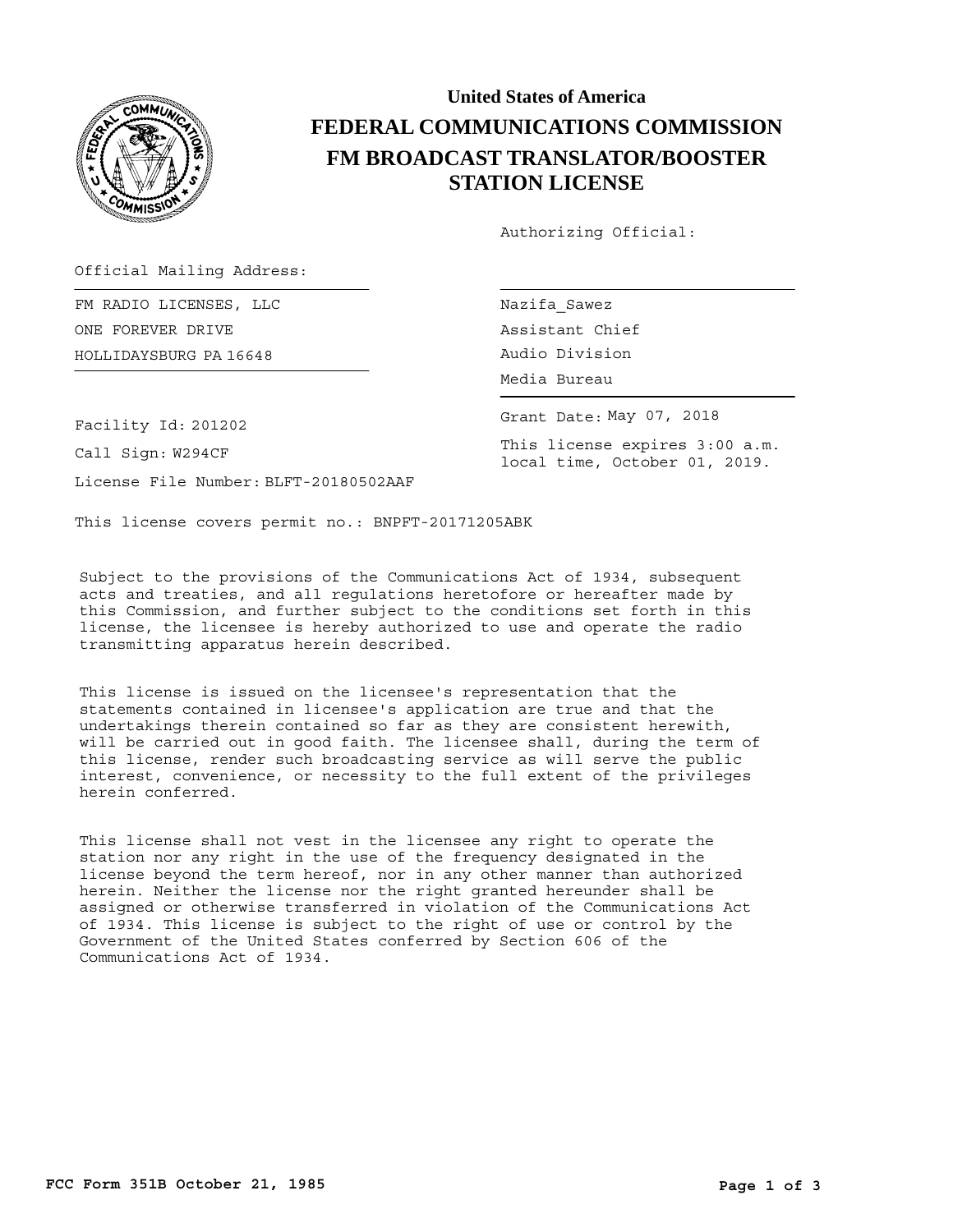Callsign: W294CF License No.: BLFT-20180502AAF Principal community to be served: MD-FROSTBURG Hours of Operation: Unlimited Frequency (MHz): 106.7 Via: Other Primary Station: WFRB (AM), Frequency 560 kHz, FROSTBURG, MD Channel: 294 Name of Licensee: FM RADIO LICENSES, LLC

Antenna Coordinates: North Latitude: 39 deg 34 min 78 deg 53 min 59 sec West Longitude: Transmitter: Type Accepted. See Sections 73.1660, 74.1250 of the Commission's Rules. sec 52

Transmitter output power: 0.695 kW

Antenna type: (directional or non-directional): Directional Description: SHI 6815

Major lobe directions (degrees true): Not Applicable

|                                                           | Horizontally Vertically |           |
|-----------------------------------------------------------|-------------------------|-----------|
|                                                           | Polarized               | Polarized |
|                                                           | Antenna:                | Antenna:  |
| Effective radiated power in the Horizontal Plane (kw):    | 0.25                    | 0.25      |
| Height of radiation center above ground (Meters):         | 44                      | 44        |
| Height of radiation center above mean sea level (Meters): | 910                     | 910       |
| Antenna structure registration number: Not Required       |                         |           |

Overall height of antenna structure above ground: 53 Meters

Obstruction marking and lighting specifications for antenna structure:

It is to be expressly understood that the issuance of these specifications is in no way to be considered as precluding additional or modified marking or lighting as may hereafter be required under the provisions of Section 303(q) of the Communications Act of 1934, as amended.

None Required